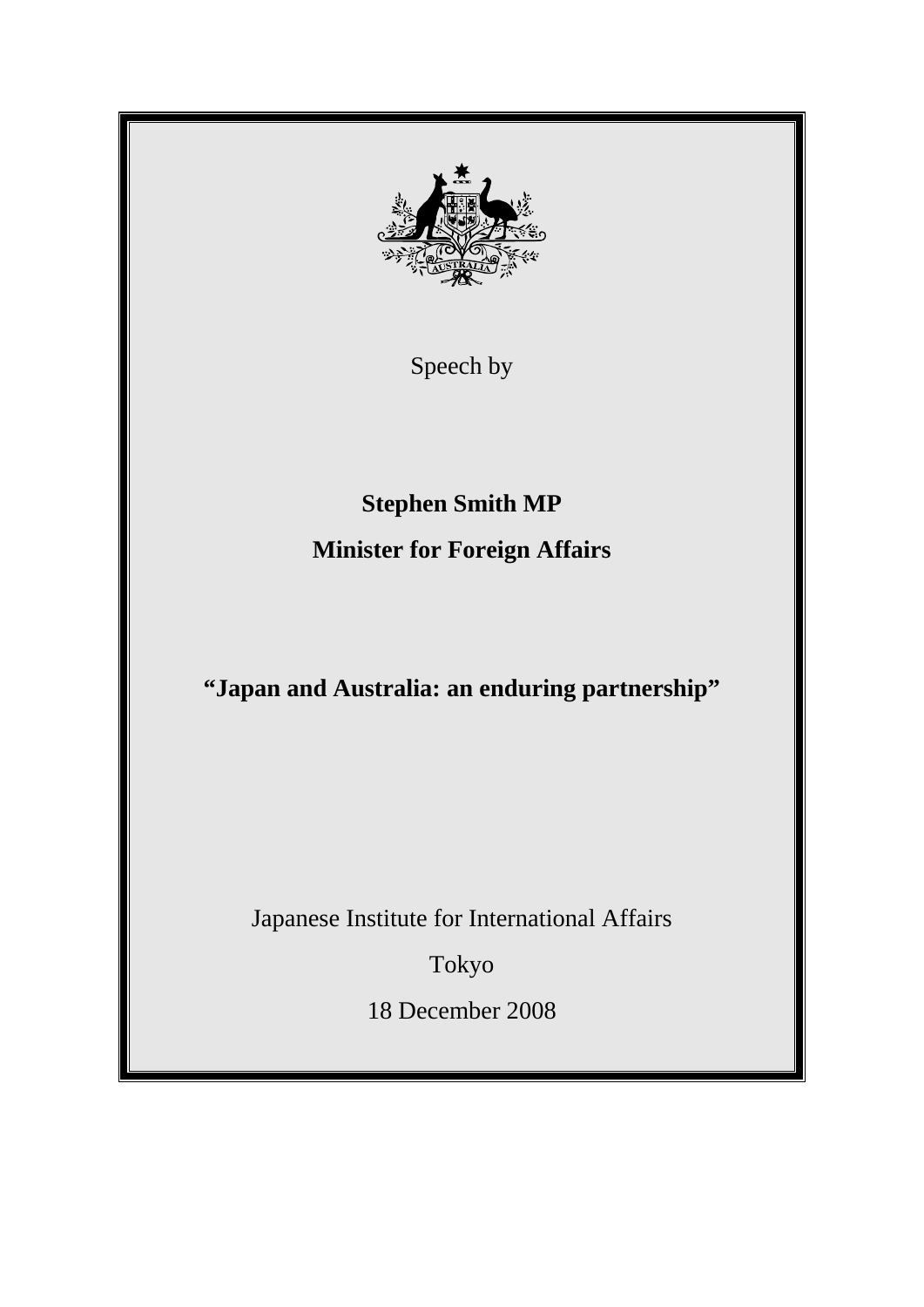### **Introduction**

Thank you for that kind introduction.

I also thank Ambassador Satoh, the President of the Japan Institute of International Affairs.

It is a great pleasure to be in Tokyo again and to have the opportunity to make some remarks at this distinguished venue.

This is my fourth visit to Japan this year. I welcome this opportunity to engage with our Japanese friends and colleagues as we take forward the partnership between our two nations.

Our relationship, built on a long term economic partnership, is importantly underpinned by shared values, intersecting interests and common approaches to international security challenges.

It is a relationship of increasing strategic importance to both countries.

Today Australia's Minister for Defence, Joel Fitzgibbon, and I will join our Japanese counterparts for the Australia-Japan Joint Foreign and Defence Ministerial Consultations, the so-called 2+2 meeting.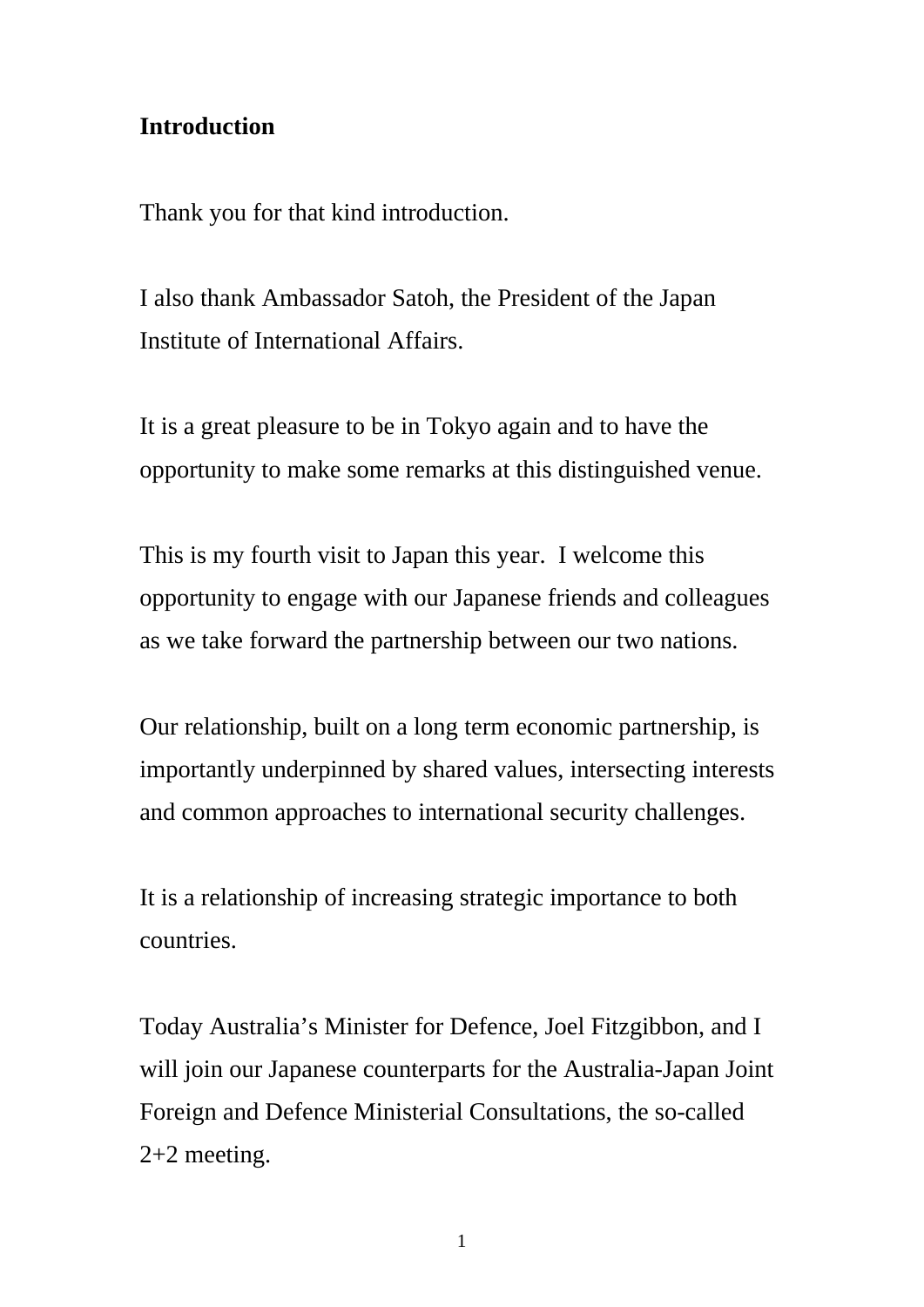This strategic dialogue is of great significance to Australia and Japan.

It is the only formal 2+2 Foreign and Defence Strategic Dialogue that Australia has in Asia. It is one of only three that we have world-wide, the others being with the United States and the United Kingdom.

This Australia-Japan 2+2 meeting builds on our shared perspectives of regional and global security.

It also reflects the deep partnership of mutual respect, trust and friendship built up between our countries, with a history of successful security cooperation.

Such a meeting could only take place in the closest of relationships. The 2+2 highlights the reality that Australia and Japan are firm friends, close partners and key players in addressing regional and global security challenges.

I wish to focus today on Australia's view of our enduring partnership with Japan and why we regard it, now and into the future, as a comprehensive strategic, security and economic partnership.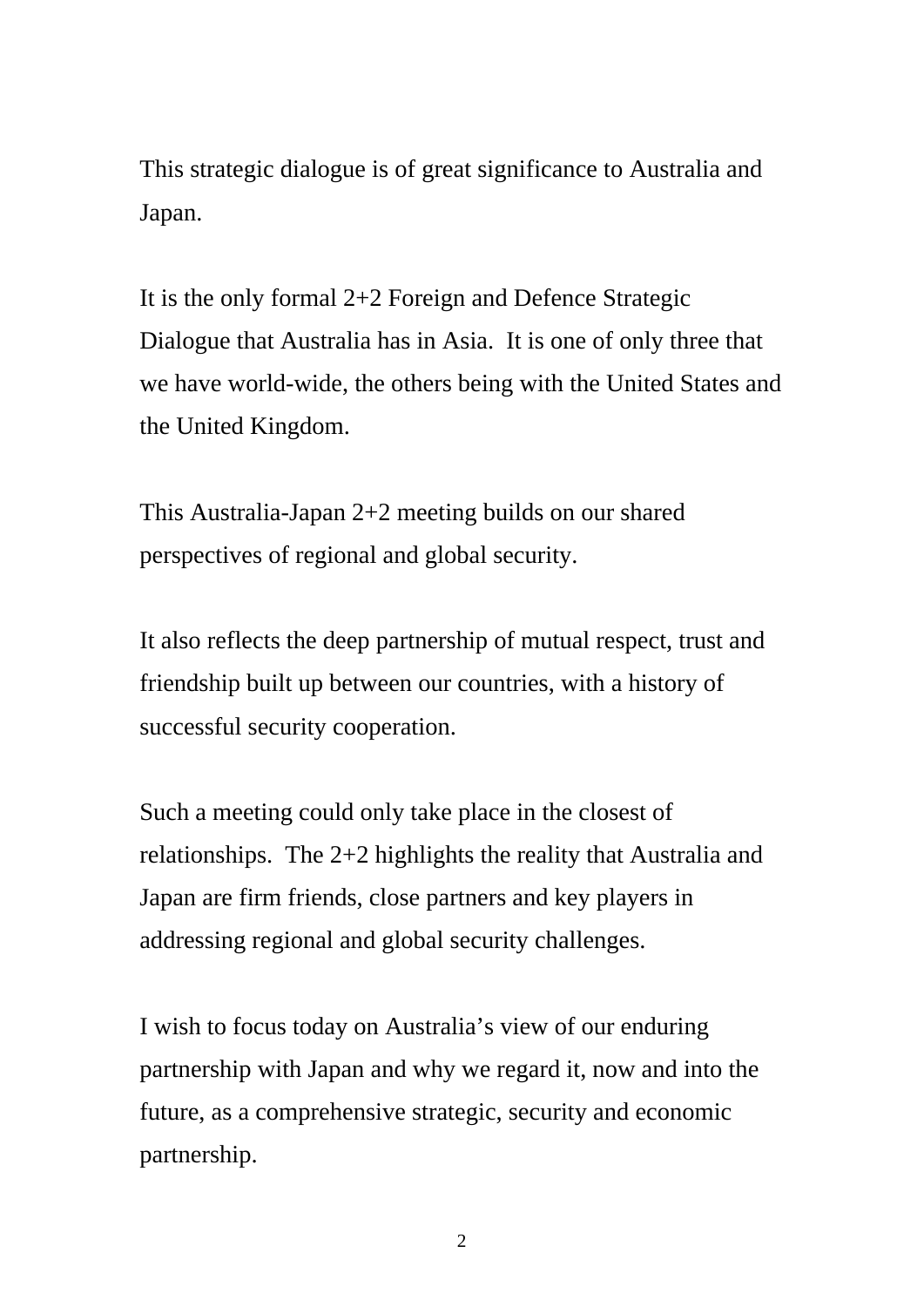## **The foundations**

The Australian Government's first year has been an intensive one, and diplomacy has been at the heart of our efforts to strengthen Australia's international engagement.

That engagement is directed towards the effective pursuit of Australia's regional priorities and our global interests.

Our Prime Minister, Mr Rudd, noted in Australia's inaugural National Security Statement on 4 December, that Australia is pursuing an

*"activist diplomatic strategy aimed at keeping our region peaceful and prosperous".* 

A key pillar of our foreign policy is our relations with the Asia-Pacific region.

Central to this enhanced Australian regional engagement is our partnership with Japan.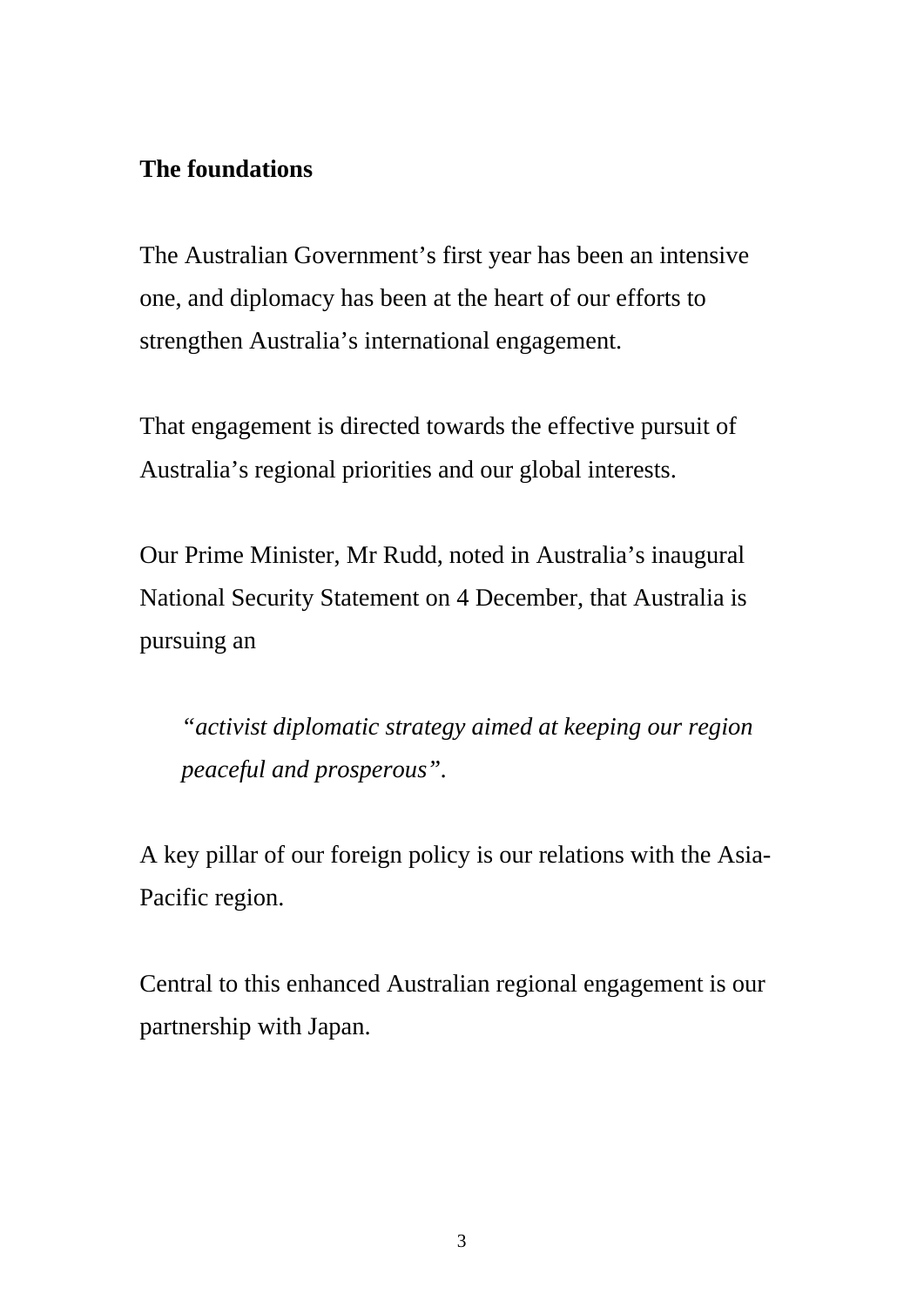Our bilateral relationship is an enduring and mature one. We have a long history of cooperation, embracing security issues as well as well-established economic links.

We have common interests in maintaining a stable, prosperous and open Asia-Pacific. These interests, and our common democratic values and virtues, have forged close bonds between the Australian and Japanese people.

Our students and businesspeople have been driving this interaction in a practical way. In 2007, nearly 90,000 Japanese went to Australia for education purposes. About 16,000 of these are Japanese students who are studying full time in Australia.

Japanese has long been the most studied foreign language in Australia.

Australia recognises that our prosperity and security are shaped by our relations with the countries of the Asia Pacific region.

Those relations will be built and sustained by increasing numbers of Australians who can speak an Asian language and who can operate and build links in Asian societies.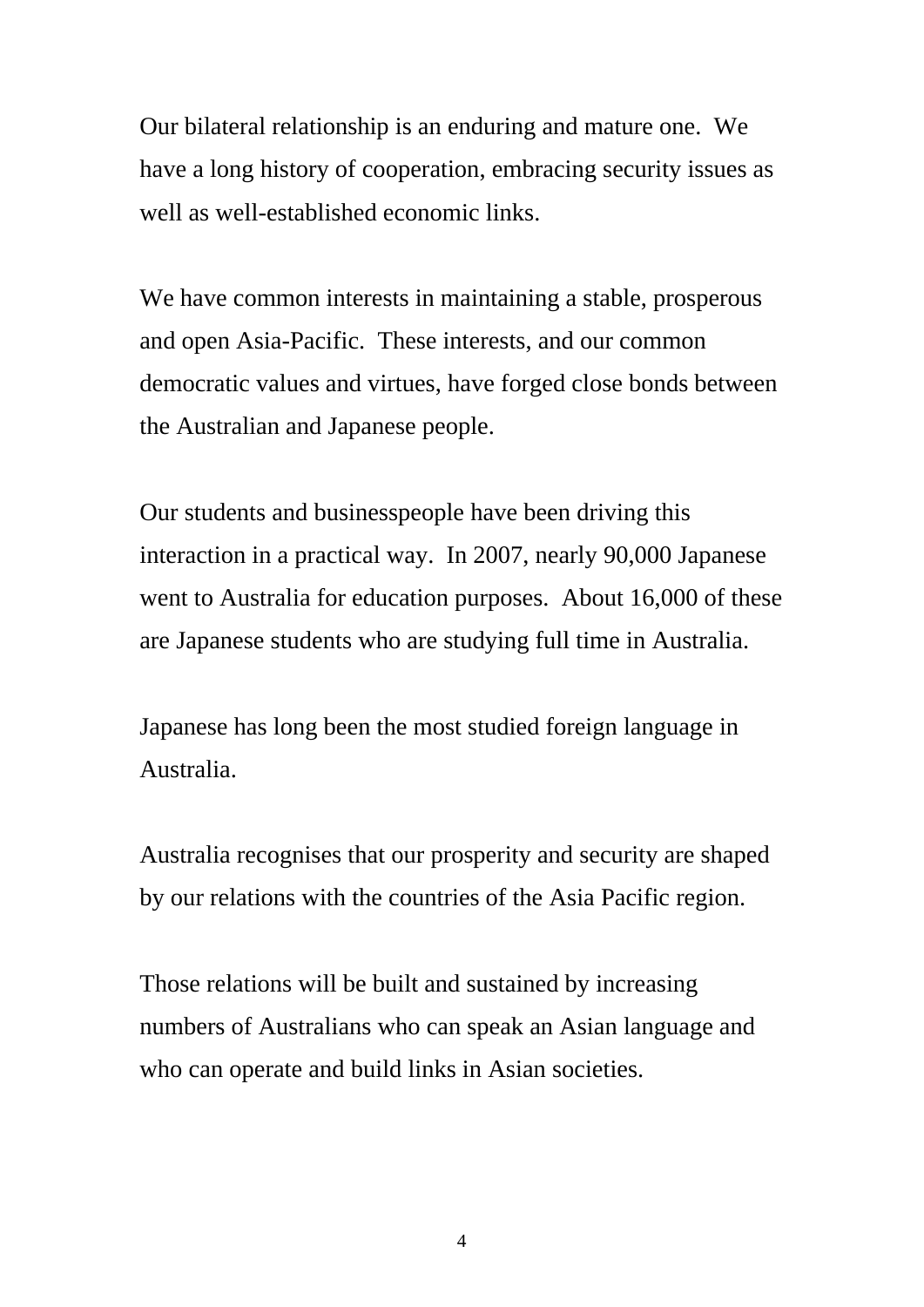In recognition of this, the Australian Government this year committed \$62 million to the teaching of Asian languages in Australia.

The Australian and Japanese business communities have led the way in forging links between our countries. Our commercial partnership has flourished over recent decades and brought our people closer together.

Japan has been Australia's largest export market for more than 40 years.

Australia is a reliable and stable long-term supplier of food, energy and resources to Japan. This will underpin our relationship even as international competition in these markets increases.

Japanese direct investment continues to play a key role in the development of many of Australia's export industries.

Australia is one of the largest recipients of offshore investment by Japanese mutual funds. Similarly, Japan is one of the largest destinations for Australian investment abroad.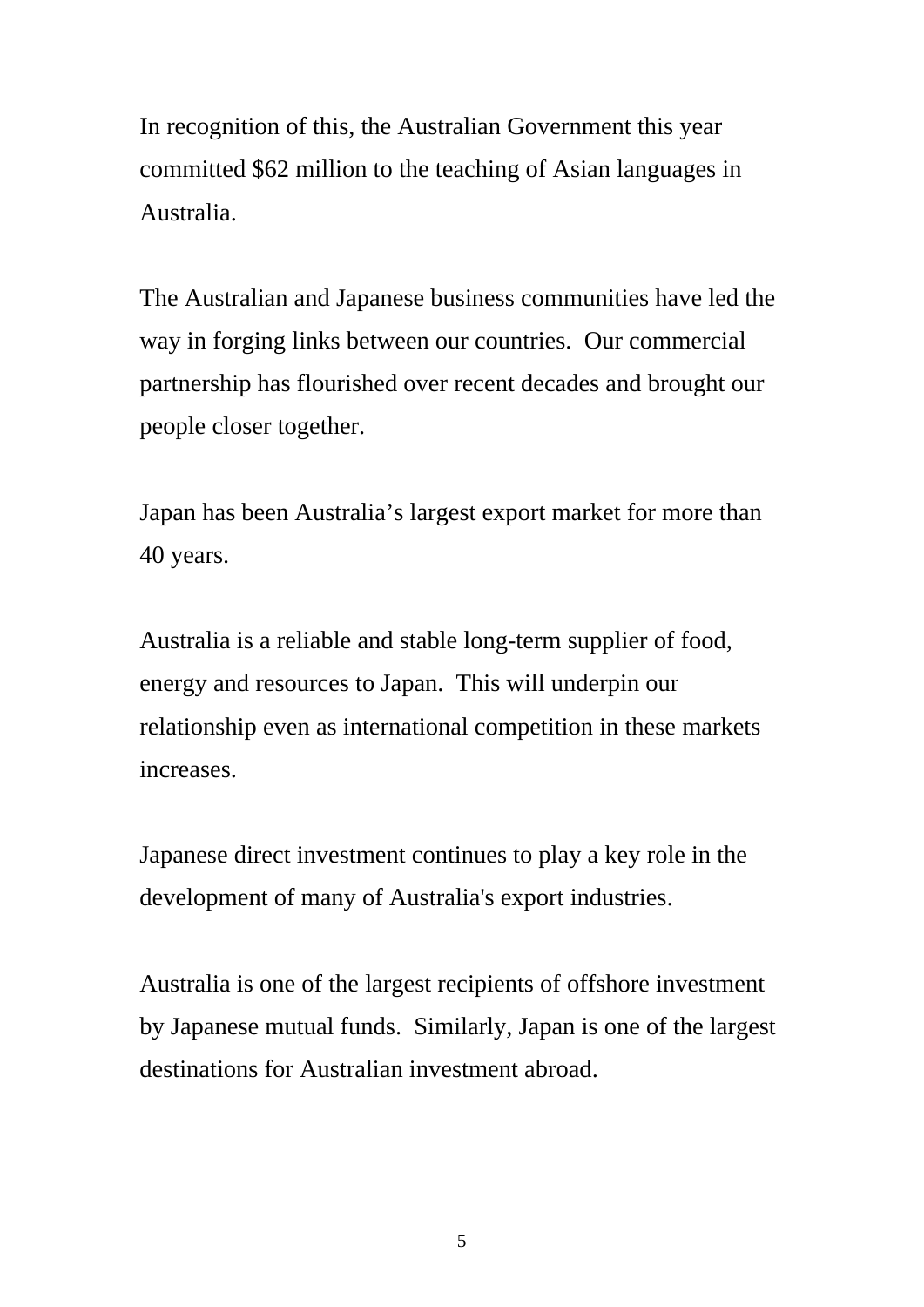Our trade relationship has transcended the bilateral to become regional in nature. Companies from both countries operate and invest in third-country supply and manufacturing networks.

Both Governments recognise that our complementary and growing trade and investment relationship in energy and mineral resources such as iron ore, coal, liquefied natural gas and uranium is also of strategic importance.

Australia and Japan understand the crucial importance of stable and secure supply of resources. The Australian Government is enhancing our infrastructure to boost our energy and minerals exports.

Australia and Japan are committed to building on this history of successful cooperation. We believe we can take our economic relations to a higher level.

We are actively pursuing a comprehensive Free Trade Agreement.

We have held four negotiating rounds this year and we have another scheduled for early 2009. We have made good progress but, naturally, there are sensitivities that need to be carefully addressed.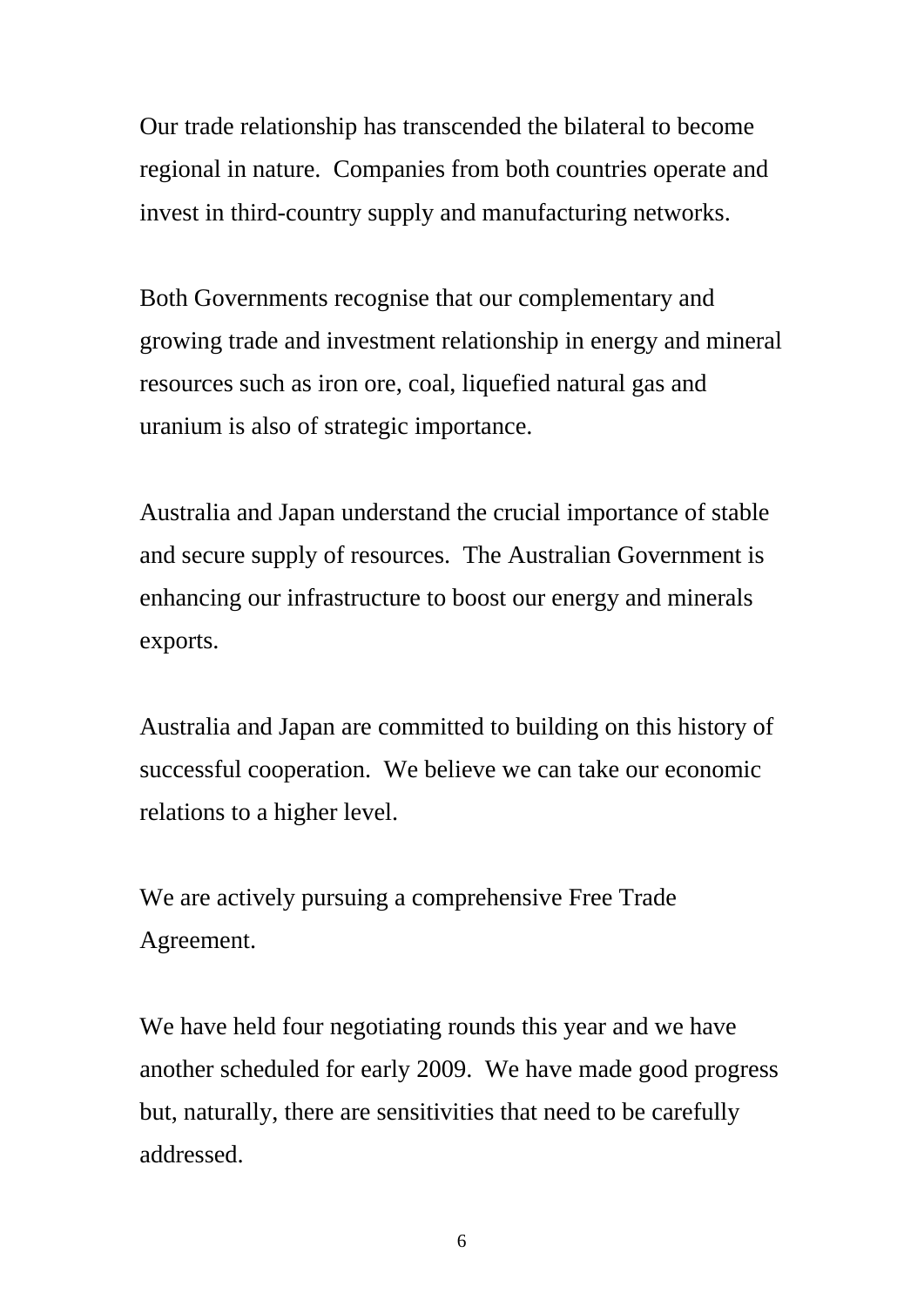Our commitment to an FTA with Japan reflects our conviction that the economic relationship can be further developed to our mutual benefit. A comprehensive FTA would bolster trade and investment and strengthen the economies of both countries.

#### **The Asia-Pacific Century**

Australia has important, but different, relationships with the great and emerging powers of the Asia-Pacific region.

The importance of those relationships derives from the mutual interests they embrace. The differences between them are defined by their history, their scope, their intensity and the shared values on which they are based.

We have an alliance relationship with the United States that is of central and indispensable importance to our national security and economic interests.

Our comprehensive partnership with Japan is built on common values, shared strategic priorities and vital economic links.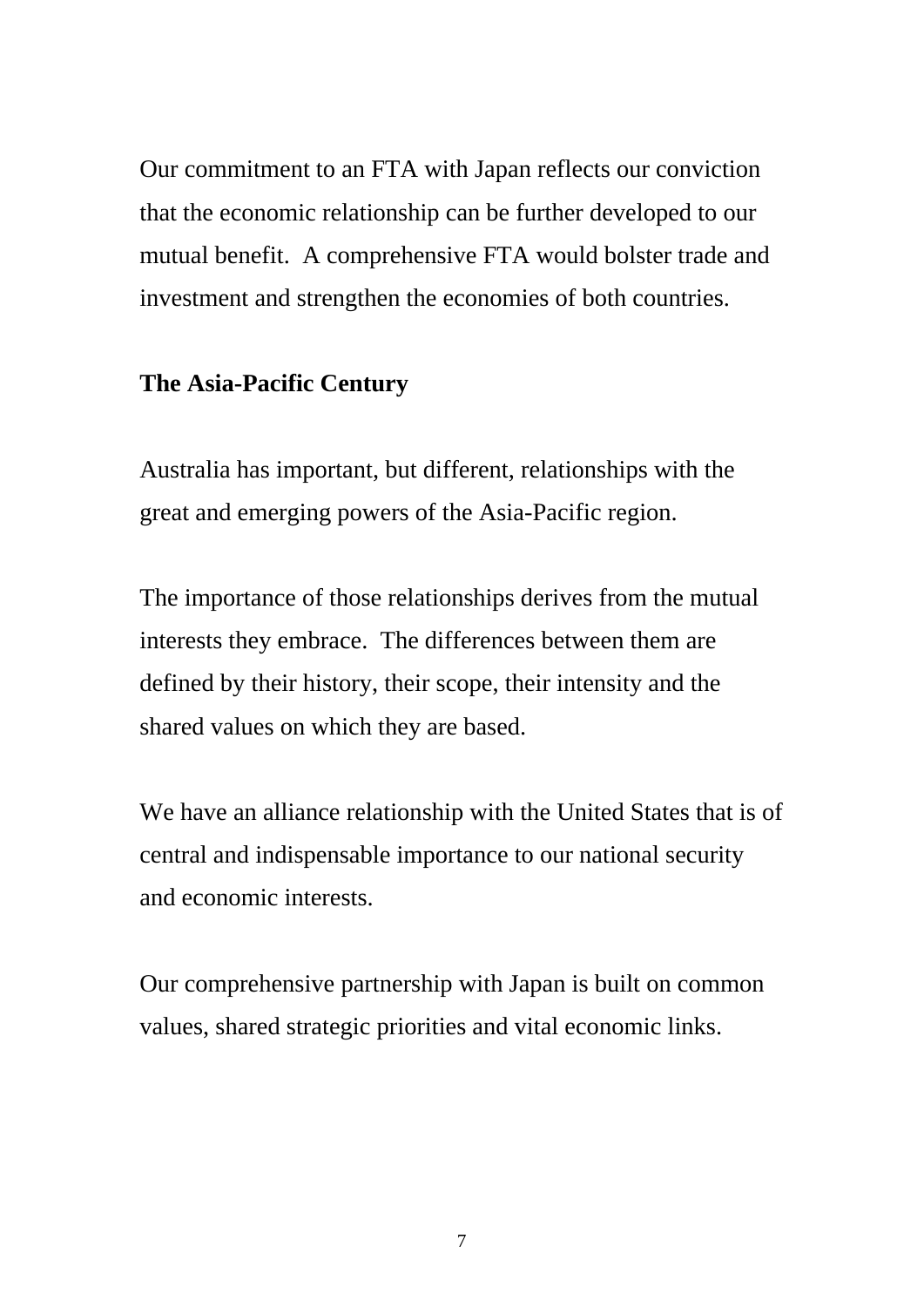We have an important and growing relationship with China that is founded on critical areas of economic complementarity and shared regional interests.

We have an engagement with India that we are committed to taking to the front rank of Australia's bilateral relationships and that is established on strong historical ties, shared economic interests and significant regional links.

We also have important and expanding relationships with the Republic of Korea, with Indonesia, with the other countries of ASEAN and with the countries of the South Pacific.

The depth and intensity, in particular, of the modern Australia-Japan relationship is a significant asset for both countries, and will serve each of us well as we advance into "the Asia-Pacific century".

This new era is marked by an inexorable shift in global economic and strategic influence to the Asia Pacific.

Within Asia we have the world's two most populous countries, China and India; two of the top three economies, Japan and China; the largest democracy in the world, India; and the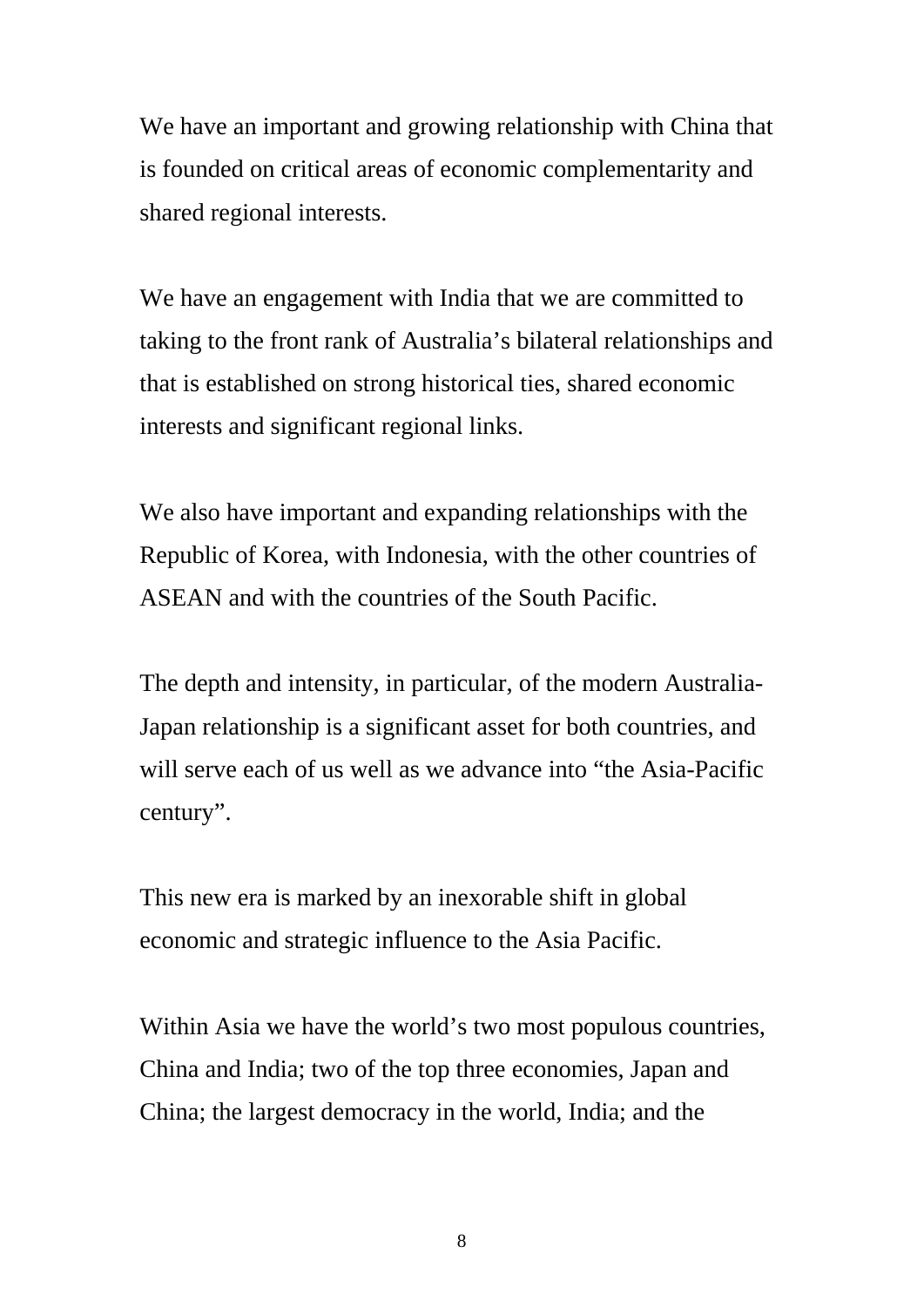country with the largest Muslim population in the world, Indonesia.

By 2020, Asia will account for around 45 per cent of global GDP, one-third of global trade, and more than half of the increase in global energy consumption.

By 2020, 56 per cent of the world's nearly 8 billion people will live in Asia.

These rapid changes, however, are not just economic or demographic. The global strategic balance is changing.

Two of the world's largest military forces, China and India, are in Asia.

With this growing economic and strategic influence comes an expectation of, and the actual exercise of, greater political influence.

The continuing rise of China and the emergence of India will accentuate these trends.

## **Transnational challenges**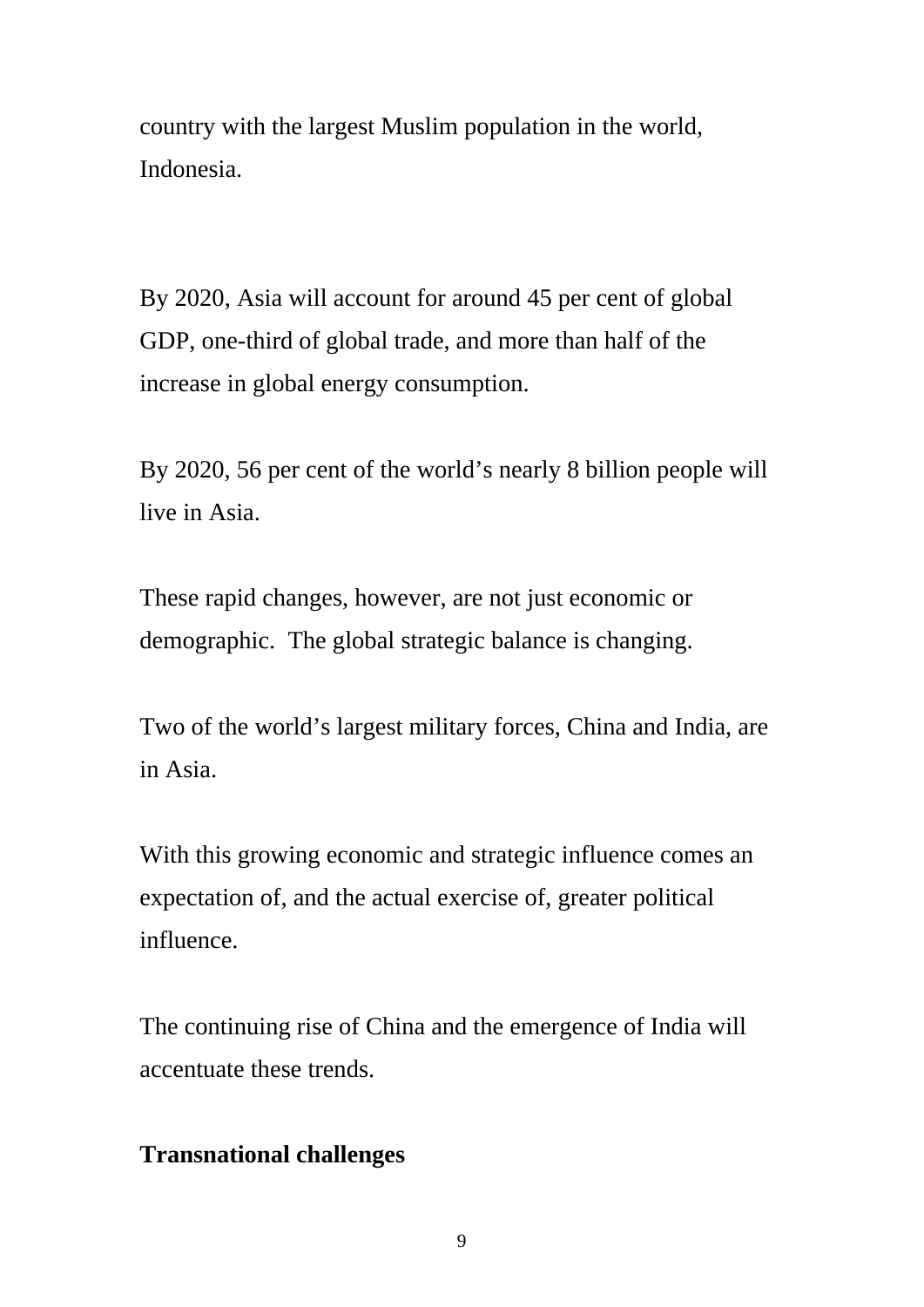As this Asia Pacific era takes shape we are confronting problems that cannot be effectively addressed by individual nation states acting in isolation.

Today, climate change, the global financial crisis, weapons proliferation, terrorism, transnational crime, environmental degradation, energy security, health pandemics, people movement, poverty and inequality all affect global and regional stability.

In our first year in office, the Australian Government has looked afresh at our strategic and national security challenges and how to respond to them.

The Prime Minister's National Security Statement two weeks ago sets out how we intend to adapt and respond to these challenges.

We recognise that the challenges of globalisation demand a committed and active bilateral, regional and multilateral strategic engagement from Australia.

In each of these spheres we regard Japan as a key strategic, security and economic partner.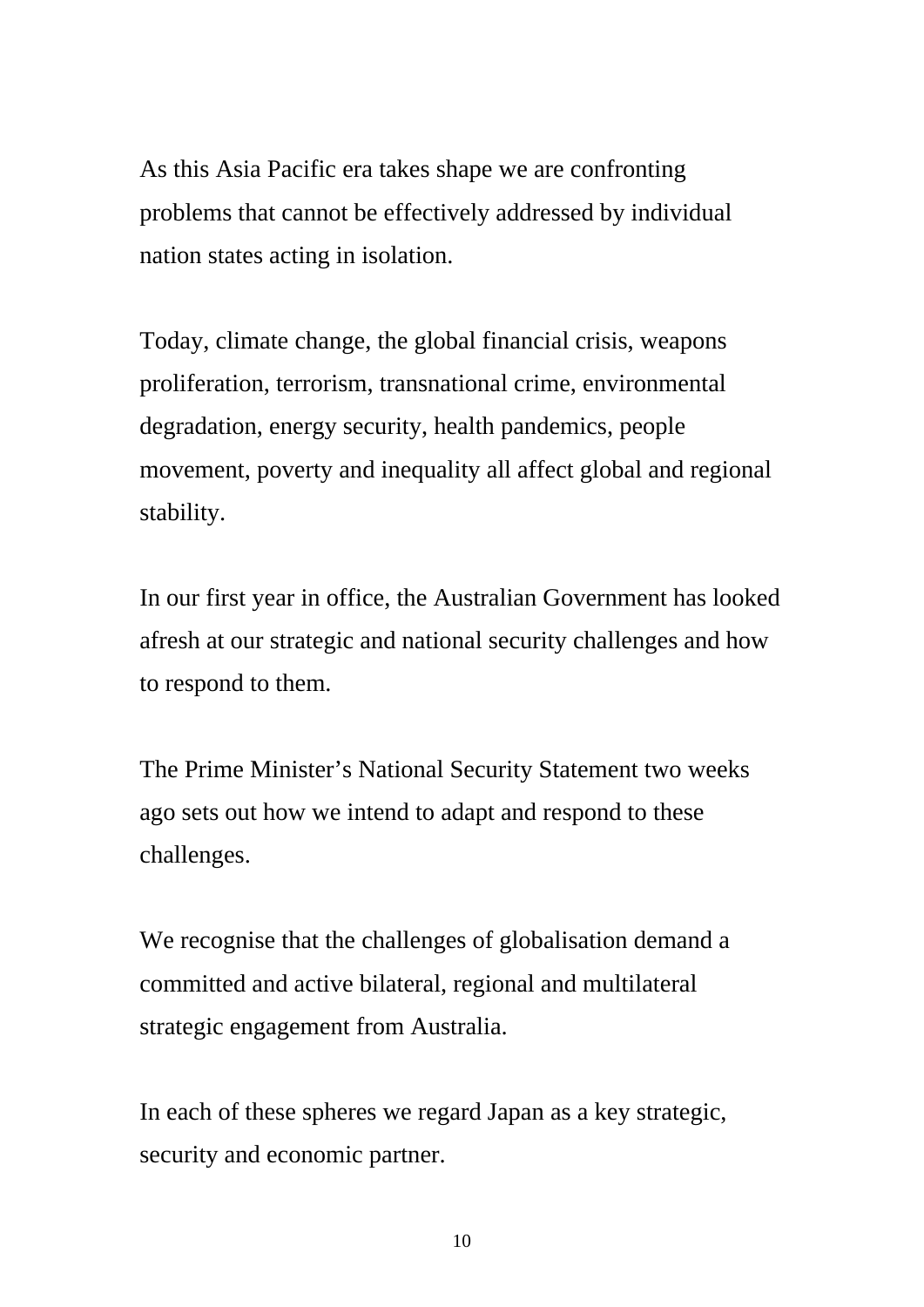Australia and Japan are committed to cooperating on climate change and reducing greenhouse gas emissions, as Prime Ministers Rudd and Fukuda stated in June 2008.

Our two countries cooperate closely through the United Nations Framework Convention on Climate Change (UNFCCC), particularly in the 'Umbrella Group', as well as the Asia Pacific Partnership for Clean Development and Climate (APP), APEC and the East Asia Summit.

We applaud Japan making climate change a central theme during its G8 Presidency in 2008, and support the G8's goal to commit to 20 large-scale Carbon Capture and Storage (CCS) demonstration projects globally by 2010 with a view to beginning broad deployment by 2020.

#### **The strategic relationship**

Prime Minister Aso recently described the Australia-Japan relationship as reaching the most productive time in its history.

It is the increasing scope and depth of our strategic relationship that really bears out Prime Minister Aso's judgment.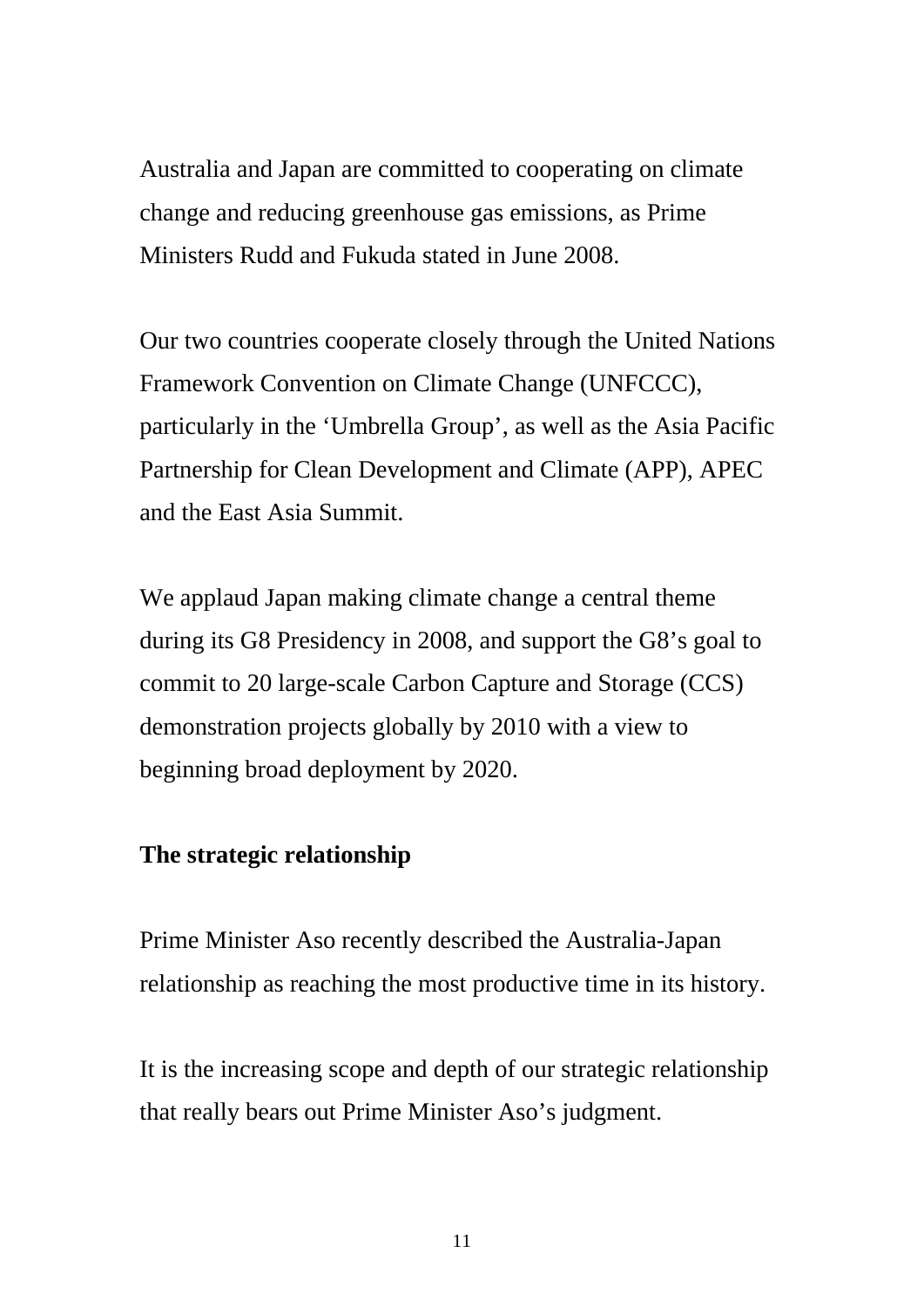As economically advanced democracies, we share important common ground on today's key global challenges.

Last year, we signed the Japan-Australia Joint Declaration on Security Cooperation, which was the first such document Japan has signed with any country other than the United States.

The Declaration affirmed our growing strategic partnership and set out an Action Plan to take forward practical measures that enhance our partnership.

It facilitates Australia-Japan cooperation in contributing to regional and global peace and stability.

The Joint Declaration also established the "2+2" meeting between our Foreign and Defence Ministers, the second meeting of which will be taking place in Tokyo today.

Australia and Japan have cooperated effectively on the ground most recently in Iraq, but before that in East Timor and Cambodia.

An important part of our ongoing security cooperation will be maintaining some of the interoperability that we achieved during these operations.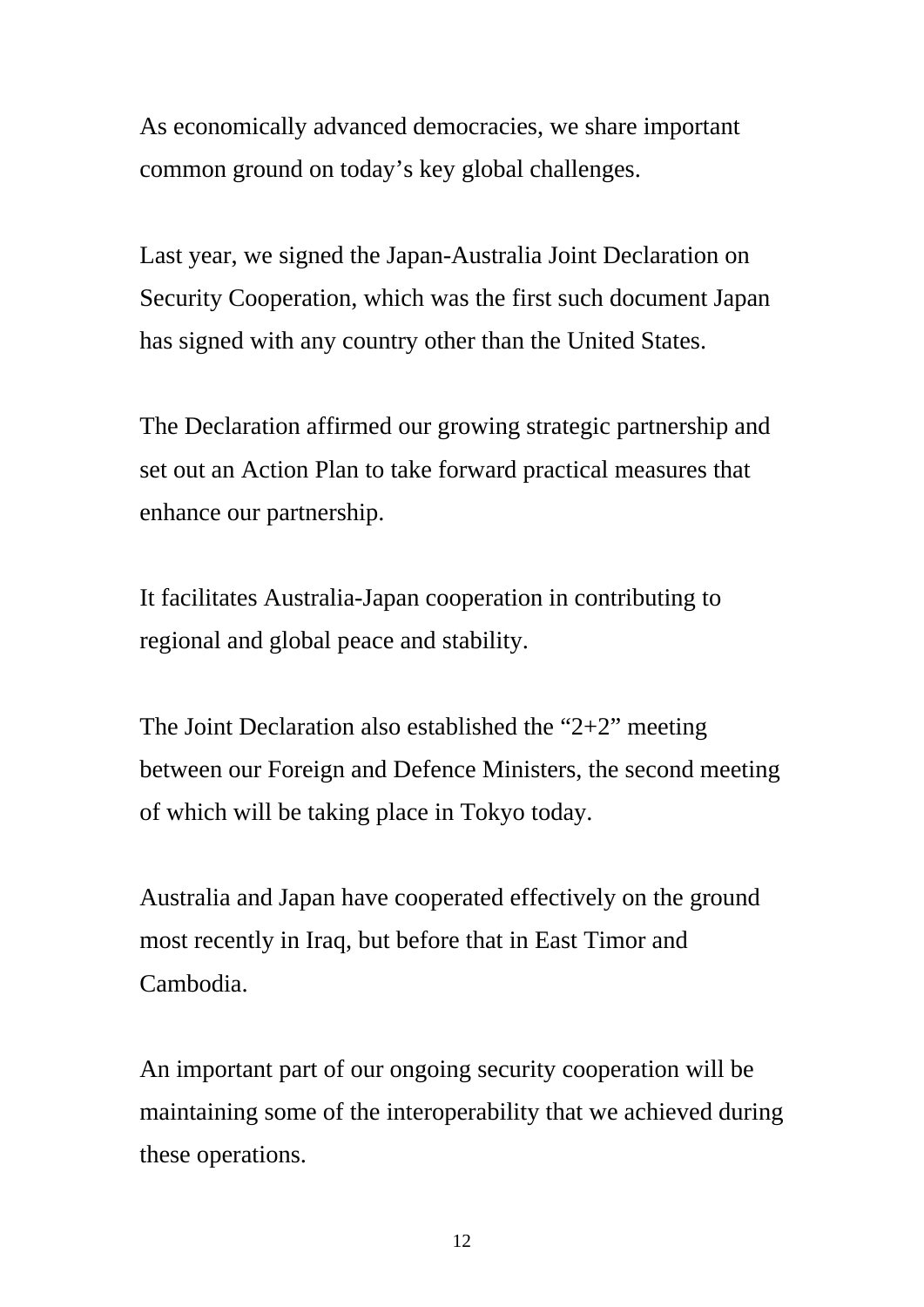Good progress has been made since the signing of the Joint Declaration, including under our Memorandum on Defence Exchange.

The visit of Japanese P3-C aircraft to Australia and the participation of the Japanese Maritime Self Defence Force in *Exercise Kakadu* off the northern Australian coast this year were important in expanding our practical defence engagement.

Defence Minister Fitzgibbon and I look forward to strengthening this engagement through our talks this afternoon.

# **Trilateral Security cooperation**

Australia's cooperation with Japan in the Asia-Pacific region is strengthened by the fact that we are both allies of the United States.

Australia's alliance with the United States remains the bedrock of our foreign and security policy.

Both Australia and Japan understand the importance of the continuing presence and engagement of the United States in the Asia-Pacific region.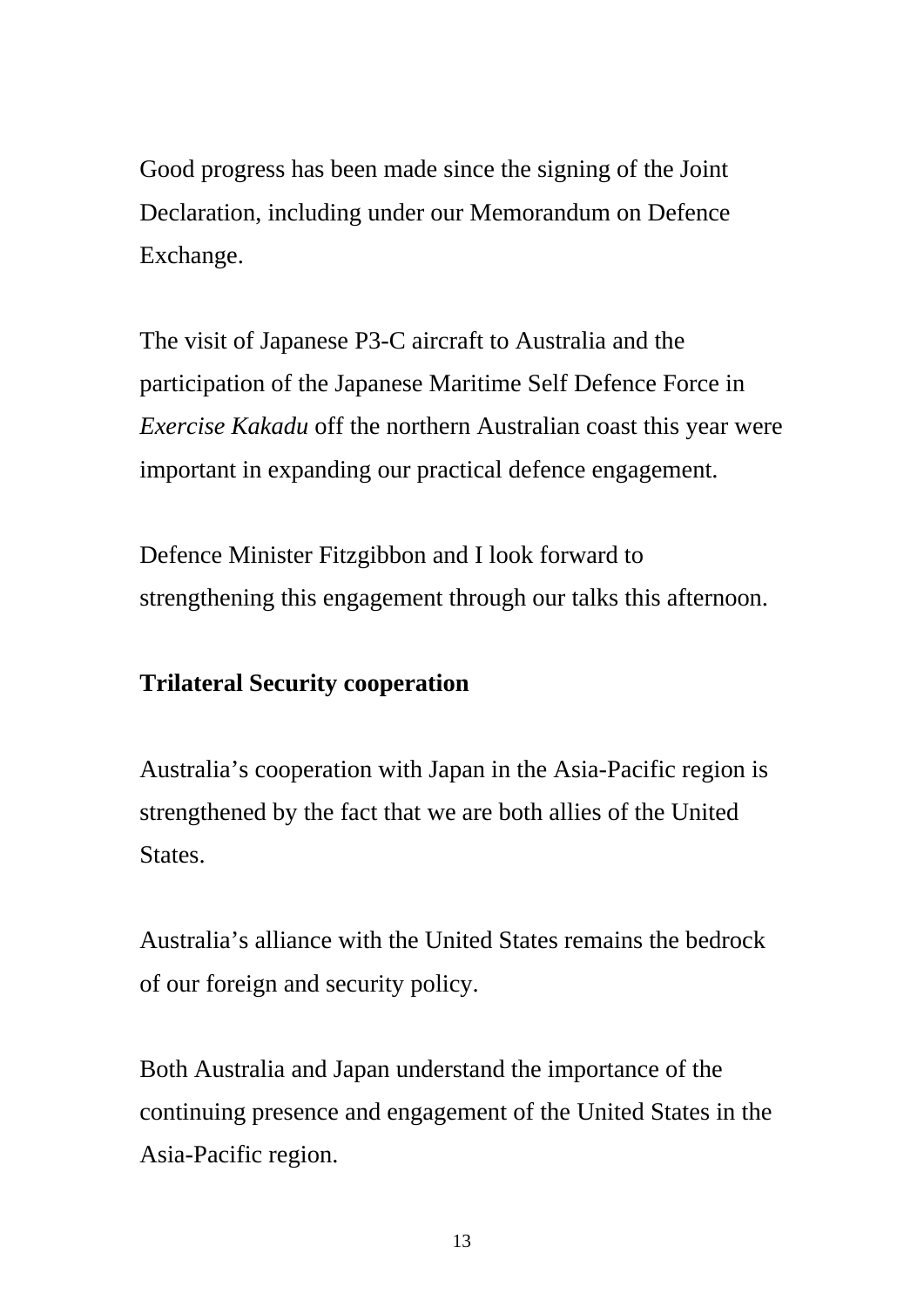Our alliance relationships with the United States enhance our own security and contribute to the stability of the Asia-Pacific region generally.

Strengthened bilateral cooperation between Australia and Japan in turn enhances our respective relationships with the United States, including through our security and defence cooperation under the Trilateral Strategic Dialogue.

Former Foreign Minister Koumura and I joined Secretary of State Rice for the Ministerial meeting of the Trilateral Strategic Dialogue in Kyoto in June.

We decided then to jointly develop arrangements to exchange information that will ensure the best use of assets and other resources in preparing for and responding to natural disasters and other humanitarian emergencies in the region.

#### **Regional Security: a shared approach**

The Japan-Australia Joint Declaration on Security Cooperation provides a framework for us to work together on common global and regional security challenges.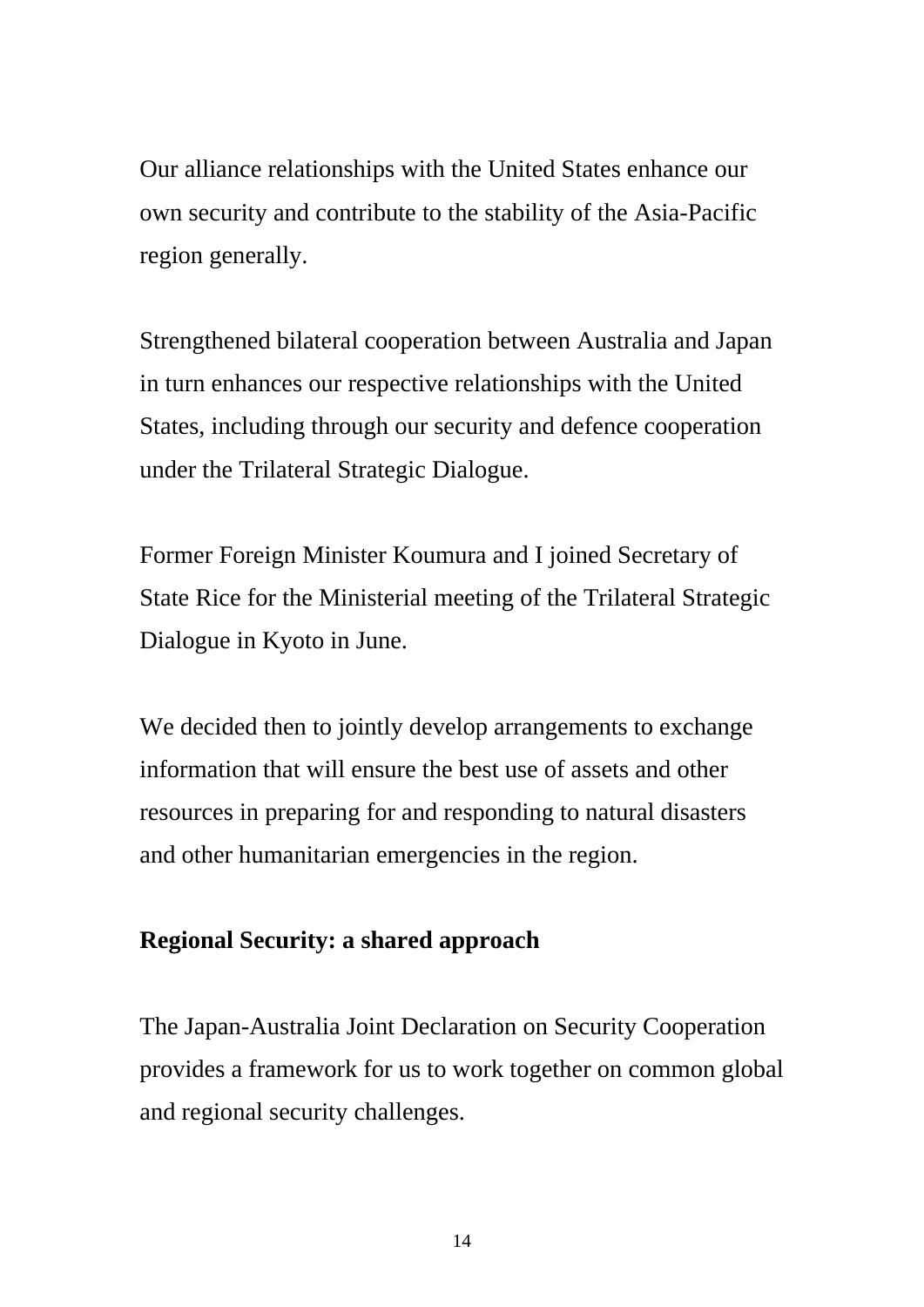Our region still contains potential security flashpoints, where political miscalculation or adventurism could have dramatically adverse consequences for Japan, Australia and our region as a whole.

Both our countries are committed to easing tension and finding cooperative means to resolve ongoing disagreements.

The recent agreement between Japan and China to cooperate in contested areas of the East China Sea is a good example of this approach.

Australia warmly welcomes this dimension of the improved relations between Japan and China.

While significant political disagreements remain unresolved, Australia also welcomes recent progress towards better relations across the Taiwan Strait.

Australia strongly supports international efforts to encourage North Korea to denuclearise.

We work closely with Japan, the United States, the Republic of Korea and others in support of the Six Party talks.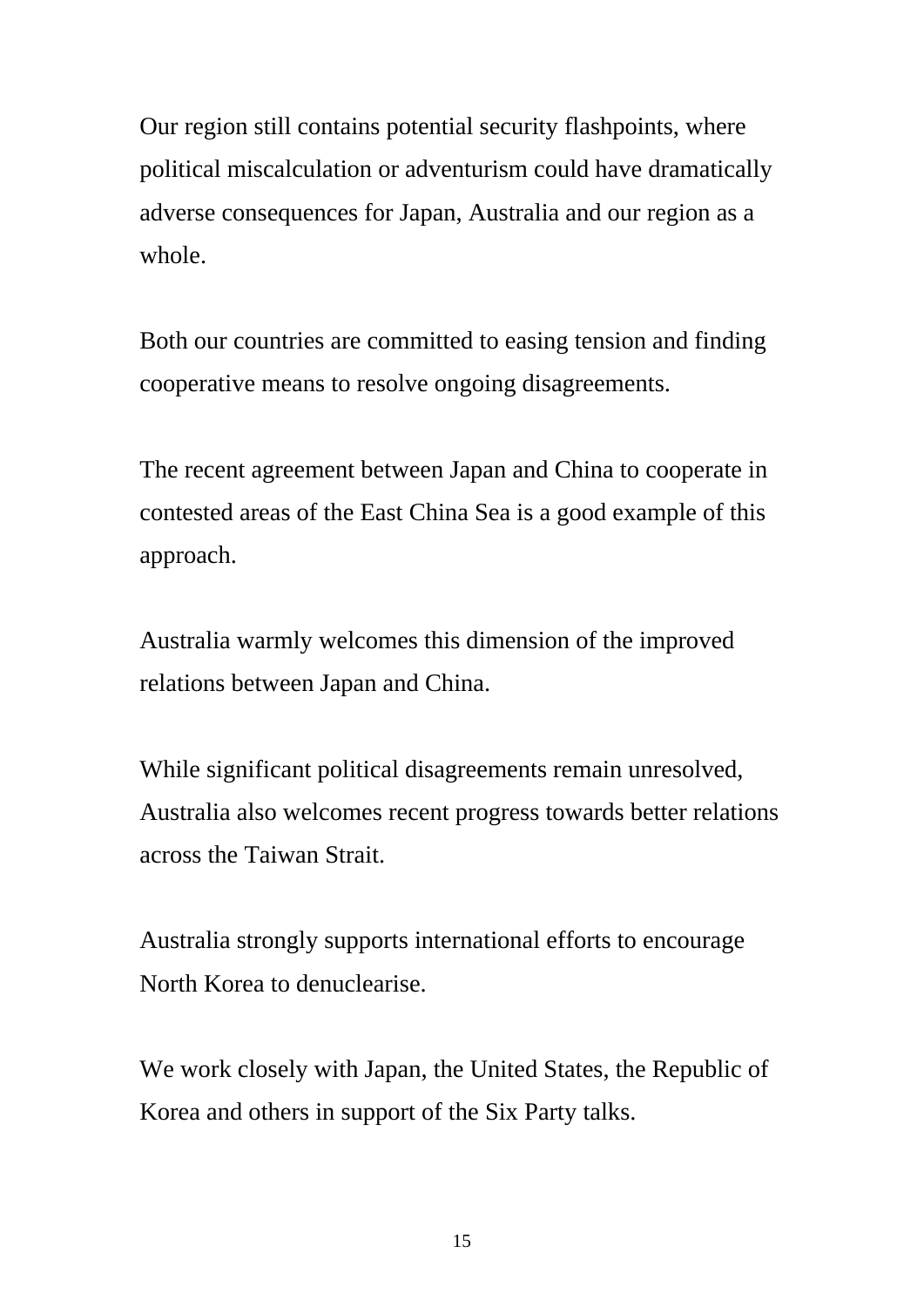We look forward to continuing our close cooperation with Japan on resolving the North Korean nuclear problem. We also strongly support Japan's call for a full accounting of the fate of Japanese citizens abducted by North Korea.

Australia places high importance on our cooperation with Japan in wider efforts to promote nuclear non proliferation and disarmament.

This year Australia and Japan established the International Commission on Nuclear Non-proliferation and Disarmament.

The Commission is co-chaired by Ms Yoriko Kawaguchi, a former Japanese Environment Minister and Foreign Minister, and Mr Gareth Evans, a former Australian Foreign Minister.

Both bring a wealth of experience to the Commission.

The Commission, which held its inaugural meeting in Sydney in October, has received strong international support. It is reinvigorating global efforts to prevent the proliferation of nuclear weapons and to seek a recommitment to the ultimate goal of a nuclear weapon-free world.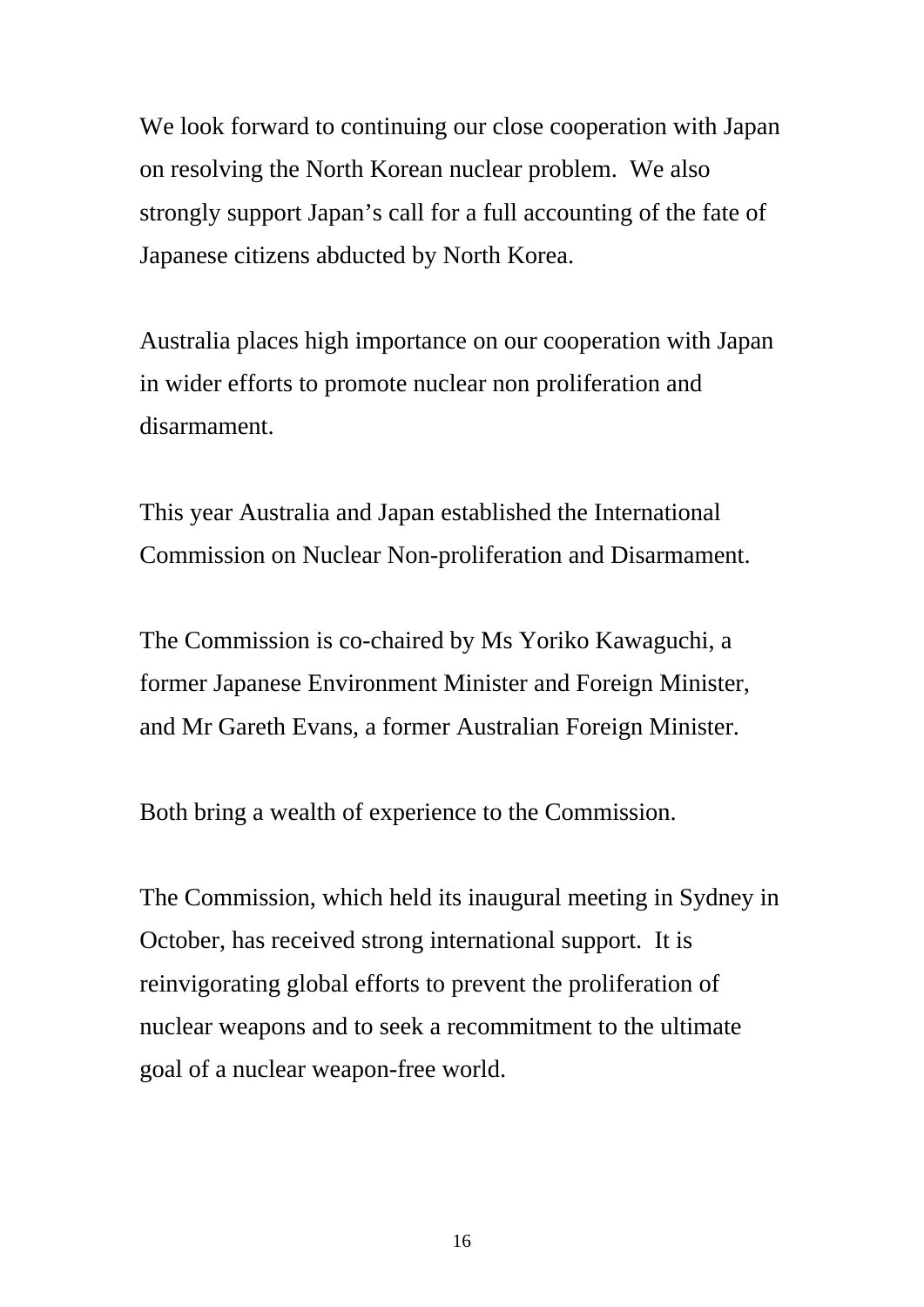By establishing the Commission, Australia and Japan are making a positive contribution to the prospects for a successful Nuclear Non-Proliferation Treaty Review Conference in 2010.

Terrorism also continues to threaten global security. The appalling attacks in Mumbai were a horrifying reminder of that reality.

Australia is firmly committed to the fight against international terrorism.

Afghanistan, and the border areas of Pakistan, remain crucial to that effort. Failure there will have serious adverse consequence for the region, and for the wider international community.

In this context, Australia welcomes Japan's recent decision to continue naval refuelling activities in the Indian Ocean. The decision is an important step in support of international operations in Afghanistan.

Australian has made clear that it is committed to contributing to international efforts in Afghanistan for the long-haul.

We recognise that those efforts cannot be military alone, and that collectively we need to pursue a comprehensive strategy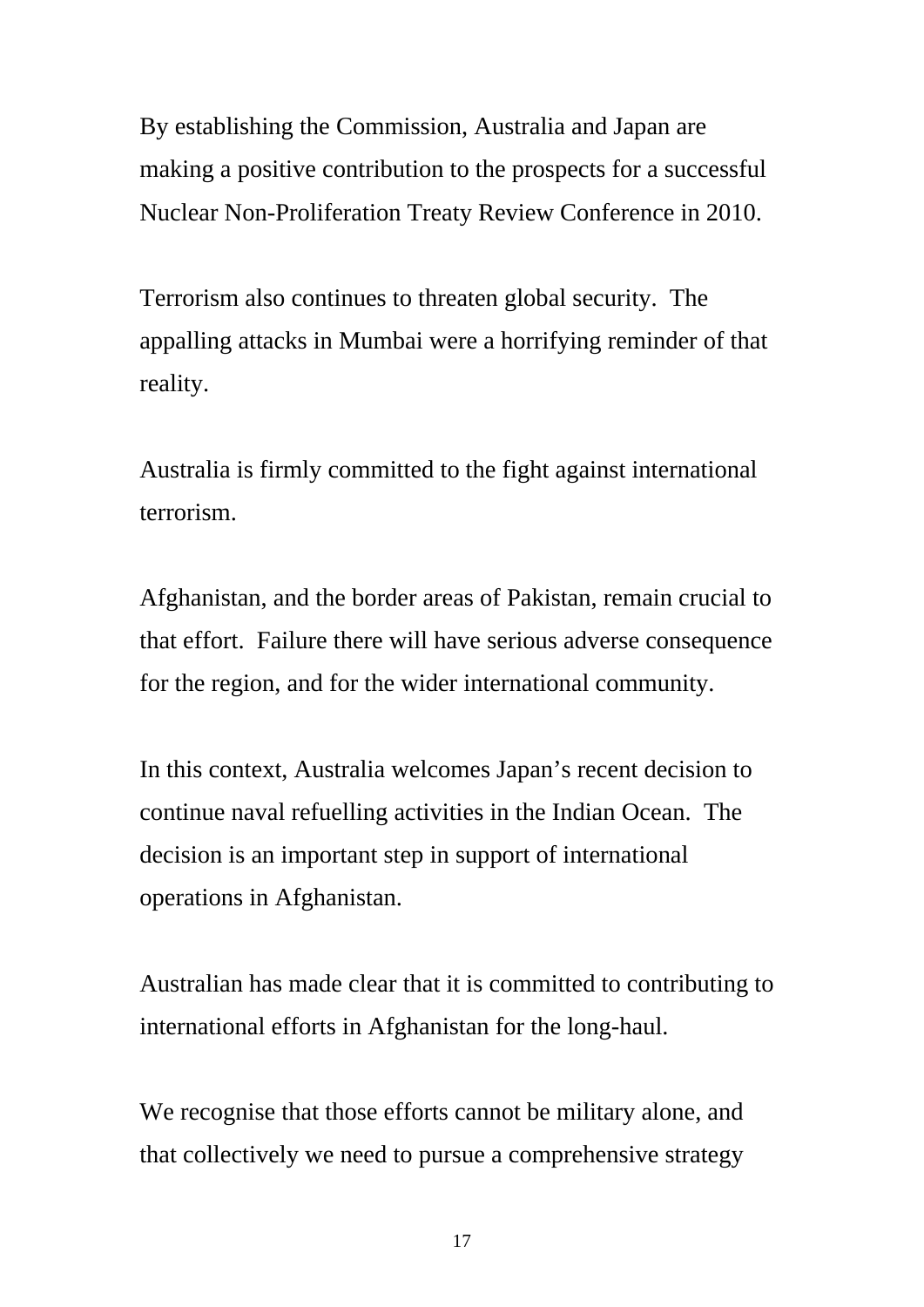that addresses not only security but governance, economic development, genuine reconciliation and capacity-building as well.

Australia has around 1100 defence force personnel deployed in Afghanistan. They are engaged in vital security and reconstruction tasks. We have also provided more than \$600 million in aid and reconstruction assistance since 2001.

We are also increasingly focused on ways to assist Pakistan deal with the threat posed by Islamist extremists.

Australia is stepping up its engagement with Pakistan across a range of areas and is supporting health and education initiatives, good governance, counter-radicalisation and counter-terrorism.

Like Japan, we are a member of the Friends of Democratic Pakistan Group which will support Pakistan in addressing its internal challenges.

Japan has made a very strong contribution to these efforts, particularly through its economic assistance along the Afghan-Pakistan border.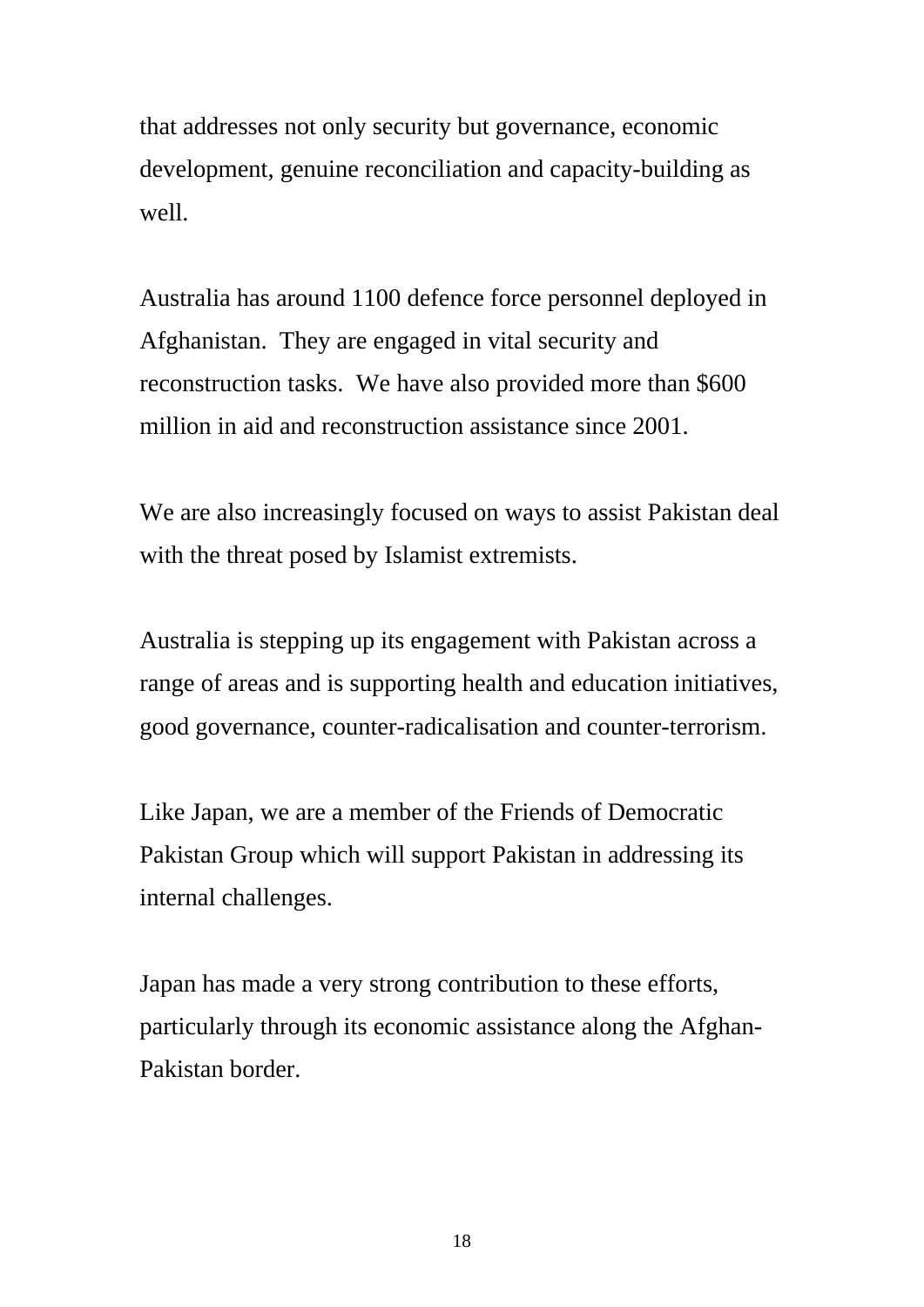We also welcome Japan's contribution to Iraq's reconstruction and recovery. For our part, Australia is supporting progress towards these goals through our provision of humanitarian relief, reconstruction and capacity building in areas that include agriculture and law enforcement.

Closer to home, Japan and Australia are working together to promote stability and economic development in the Pacific Island countries.

Japan makes a strong contribution to the development of the Pacific Island countries, both as a major aid donor and as a regional partner with Australia in support of good governance.

Together, we can do much to assist the nation building and development efforts of countries like Solomon Islands and East Timor.

The Australian Government has achieved much in its first year to develop a new approach based on mutual respect and mutual responsibility in our relations with our Pacific neighbours.

Prime Minister Rudd's Port Moresby Declaration on 6 March, welcomed by Japan, outlined a new vision for Australia's engagement in the region.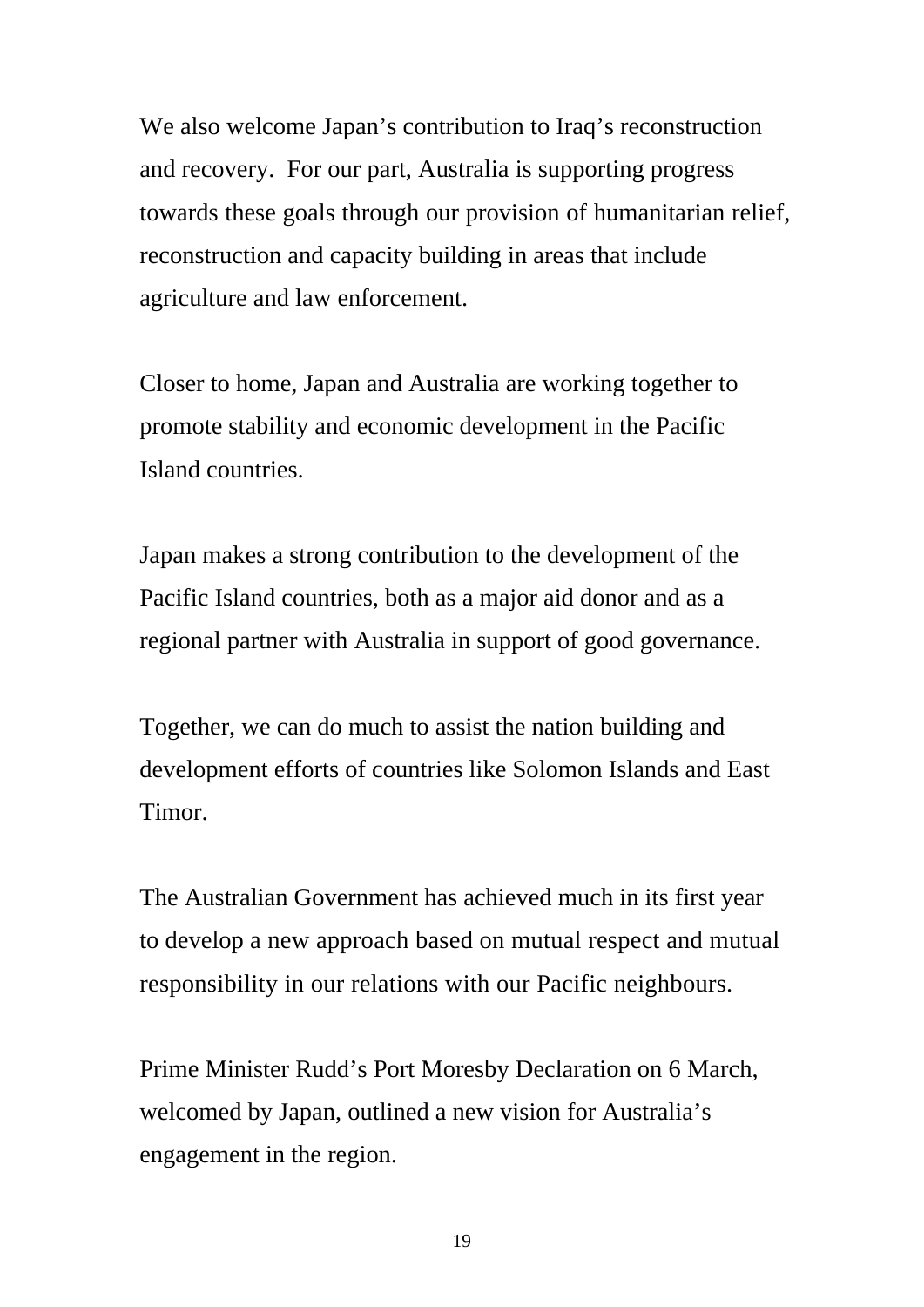Australia is committed, in particular, to helping our Pacific neighbours through our Pacific Partnerships for Development. These Partnerships will build economic capacity in the Pacific and help our neighbours achieve progress towards the Millennium Development Goals.

#### **Working to strengthen multilateralism**

Many of the most imposing problems we face in the world today require genuinely global cooperation.

Australia shares with Japan a firm belief that, in facing complex global challenges, the work we can do in the multilateral system and through the United Nations is vital.

The Australian Government has worked in its first year in office to ensure that Australia plays a much more active multilateral role, including in the United Nations.

The United Nations, however, needs reform to be more effective. The UN Security Council needs to better reflect the modern world and the emerging realities of global power and influence.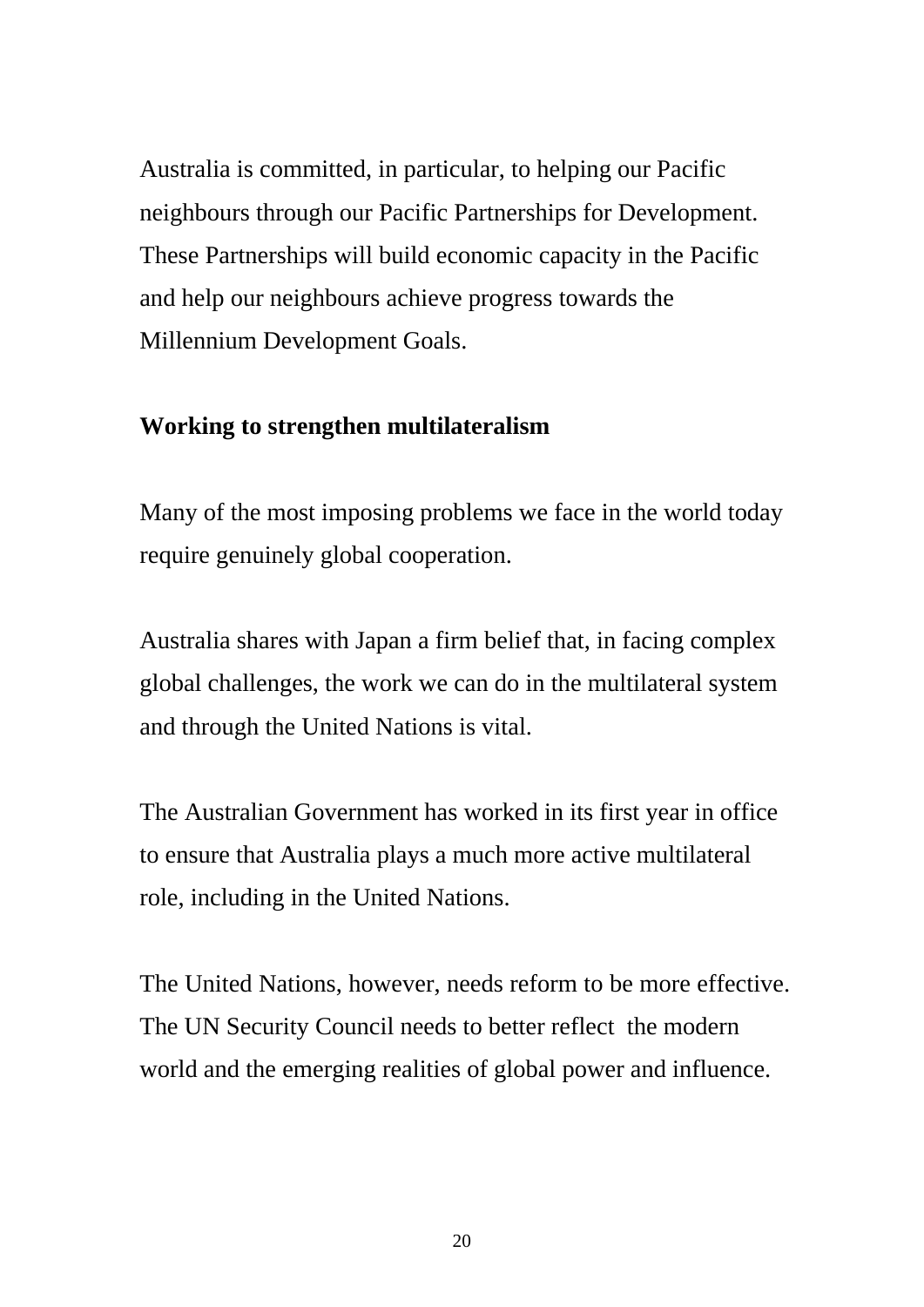Australia supported Japan's successful bid for a non-permanent Security Council seat in 2009 and we will continue to support a permanent seat for Japan on a reformed Security Council.

Australia is itself seeking election to the Security Council as a non-permanent member for the 2013-14 term.

Australia has much to contribute to the Security Council. We bring unique perspectives, creativity, energy and a practical problem-solving ethos.

We also bring a wealth of experience in peace-keeping, conflict prevention and peace-building.

Much of Australia's multilateral diplomacy is also aimed at strengthening stability in the Asia-Pacific region.

That is why Australia, like Japan, contributes actively and constructively in regional bodies such as APEC, the ASEAN Regional Forum and the East Asia Summit.

Australia believes that now is the time for regional countries to focus on and to think carefully about how regional architecture in the Asia-Pacific should develop to best address economic and strategic challenges into the future.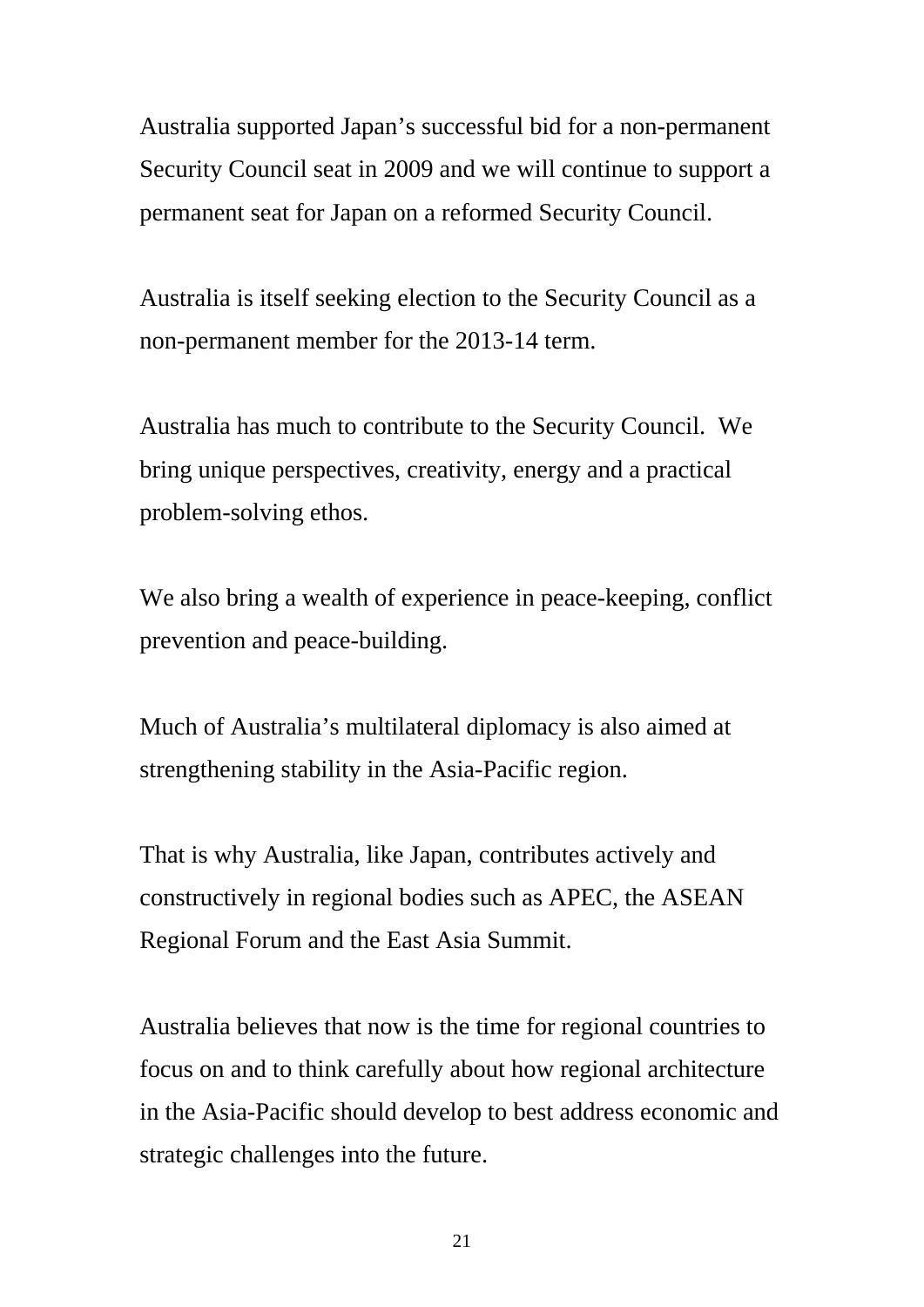Australia has developed some broad ideas underpinning the evolution of an Asia-Pacific Community by 2020, and we have initiated constructive dialogues across the region on the most effective institutional architecture to meet the challenges we face.

Australia and Japan have a history of working together to develop and build the regional architecture which is fundamental to regional peace and prosperity.

APEC, established nearly 20 years ago with the active engagement of Australian and Japanese diplomacy, is a clear example of this. We are partners in APEC's ongoing work and we look forward to Japan's chairmanship in 2010.

APEC has evolved into a powerful and influential economic forum, representing economies that account for over half the world's Gross Domestic Product.

In that context, it was important that APEC Ministers in Lima called for greater urgency in finalising the Doha trade negotiations.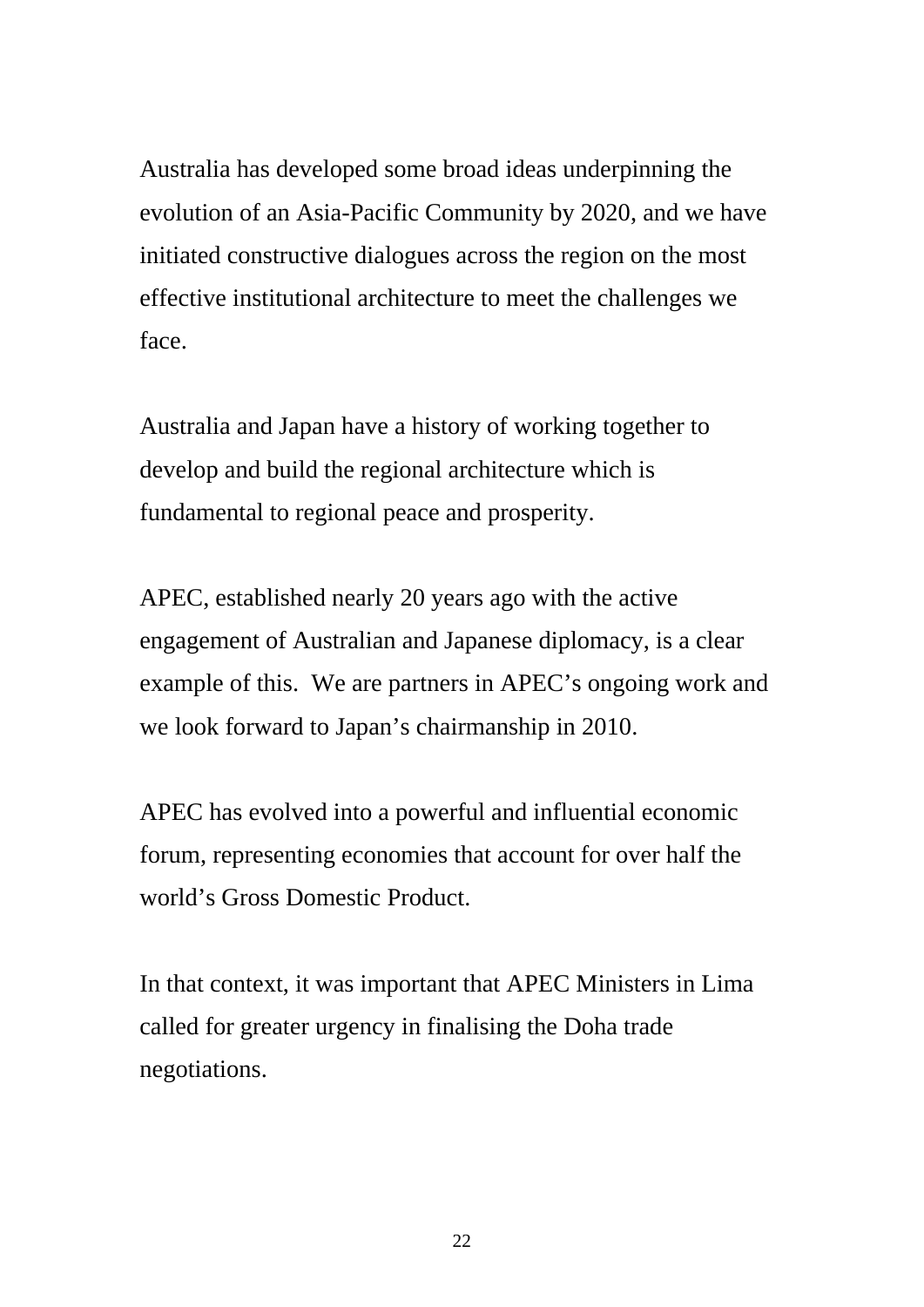APEC reflected the highly successful G20 Leaders' meeting in Washington last month to galvanise practical internationally coordinated responses to the global financial crisis.

This global crisis poses difficult challenges for us all. The G20 Leaders meeting was the vital multilateral response and demonstrated the capacity of the G20 to provide effective global leadership to these unprecedented challenges.

The G20 Action Plan for the reform of financial markets provides critical benchmarks for progress out of the crisis.

Importantly for both Australia and Japan, G20 Leaders recognised that we must not allow unprecedented challenges to the global economy to threaten one of the key drivers of global economic prosperity - the liberal international trading system.

With nine of the G20 countries in APEC and with 6 of the G20 countries coming from our region (Australia, China, India, Indonesia, Japan and Korea), the Asia-Pacific is well placed to ensure that its voice is heard as the G20 countries continue to respond effectively to the international financial crisis.